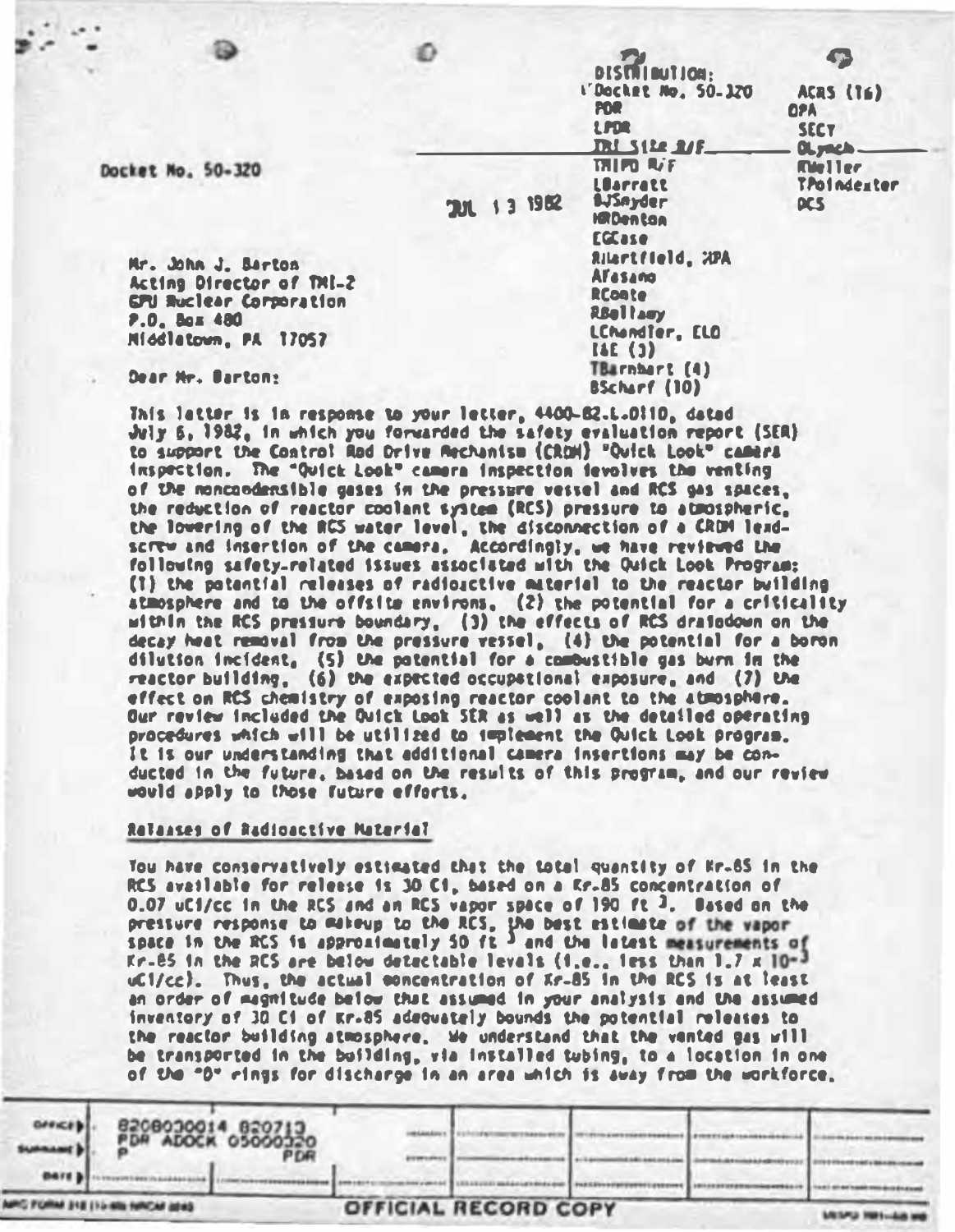Further, the discharge from the vent line will be into a larger line, equipped with a biower, for rapid dilution and dispersion of the vented nas. The diluted nes from the targer line will discharge into the space which is exhausted by the reactor building purge system. The reactor building purch system exhaust will be filtered and monitored prior to release to the environment via the plant stack. In view of the capability of the purge system (i.e., 20.000 cfm) to replace the building atmosphere approainately once every hour, there is little risk to the workers in building from vented Kr.85 and the estimated offsite release of Kr.85 is well within technical specification limits.

# Recriticality Within the RCS

We have reviewed the criticality analysis provided in the Owick Look SER and find that the results are consistent with the findings of previous studies of the potential for TMI-2 recriticality. These studies all conclude that there is a substantial margin of eaisting shutdown reactivity in the 1ML-2 reactor coolant system which is more than adequate to mitigate the consequences of any credible core fuel configuration. including that which could result from disconnecting the CRDM ieadscrew.

# Decay Neat Removal Capability

The current decay heat in the THI-2 core is approximately 45 hw and the average incore reactor coolant temperature is limited by operating procedures to 170 °F. Decay heat is removed by losses to ambient air. The partial draindown of the RCS will reduce the effective area for convective heat removal to the air circulating in the reactor building and the average reactor coolent temperature in the pressure vessel may rise a few degrees during the period of Quick Look activities. However, we expect this temperature rise to be minimal for several reasons, First, the Quick took program will be conducted over a ralatively short time period (approximately 1 week). Following completion of the Ouick Look, the RCS will be pressurized and refilled to the water-solid condition. (Sased on the results of this first visual examination, there may well be additional comera insertions in the future and the experience related to decay heat removal will be factored into these examinations.] Second, the average incore temperature is approximately 100 OF and, thus, a large margin exists between the actual temperature and the procedure limit. Lastly, the rate of temperature rise in the pressure vessel is dependent on the temperature of the reactor building atmosphere. The ambient temporature in the building is relatively cool. In the range of 70 to 75 OF, and the core heat-up rate is correspondingly low. A conservative interpretetion of the decay heat analysis curves in your SER indicates that the average incora temper-Ature would not rise more than 25 OF during the one week effort. Further. In the event of unexpected troperature increases, there is adequate backup decay heat removal capability by initiating reed and bleed to the RCS. refill of the RCS, or operation of the Mini Decay Heat Removal (MDHR) system.

|                   | INVO FORM 216 113 WIL NACM 2043 |  | OFFICIAL RECORD COPY |  |  |
|-------------------|---------------------------------|--|----------------------|--|--|
| <b>BATE &amp;</b> |                                 |  |                      |  |  |
|                   |                                 |  |                      |  |  |
| <b>BURNAMES</b>   |                                 |  |                      |  |  |
| DePice b          |                                 |  |                      |  |  |
|                   |                                 |  |                      |  |  |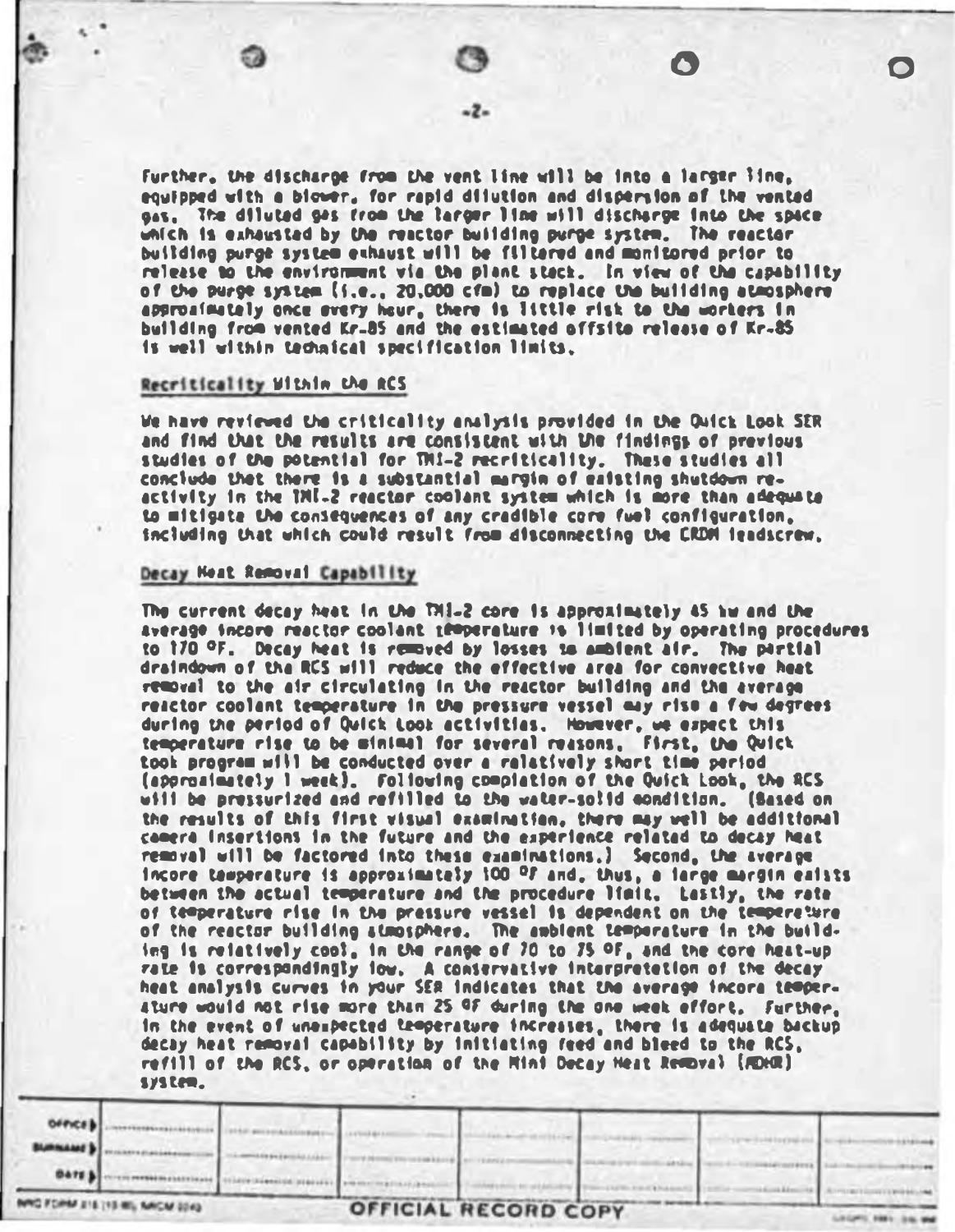# Potential for Boron Dilution

**VA** 

 $5h$ 

We have reviewed the measures that you describe for prevention end monitoring of boron dilution during Duick Look activities and the corrective actions you can take to assure subcriticality in the event of a dilution incident.

 $-3-$ 

You will prevent boron dilution by leatest from the secondary system through the steam concreter tubes to the primary system by regulring the secondary side water level to be lower than the primary side level to assure a preferential leatage pathway. You have taken measures to isolate those systems (e.g., demineralized water, mateup and purification) which interface the RCS by tagging isolation valves (shut) and pumps (off) and removing piping spool pieces where possible. The positions of all valves that provide<br>isolation from the RCS will be confirmed every 24 hours. Storage tants that provide a potential source of dilution water will be monitored every 24 hours to assure a constant water level in the tanks.

The water level in the RCS will be monitored with an installed lavel monitor-Ing system during the Duick Look to provide early detection of any unplanned additions to for losses from) the system and permit corrective action (e.g., termination of Duick Look activities, addition of borated water).

#### Potential For Combustible Gas Surn

The venting of the RCS prior to depressurization and lowering of the water level will result in the discharge of hydrogen to the reactor building atmosphere. We have reviewed your procedures for the prevention of a combustible gas burn in the building during the venting. As previously stated above in the discussion of Releases of Radioactive Matarial, the venting of hydrogen from the RCS will be into a dilution flow stream with a dilution factor of at least 25. The discharge will take place in an area away from working personnel (inside one of the "D" rings). There will be no sources of ionition mear the area of hydrogen discharge as the discharge will effectively occur in a confined pipe duct.

Lastly, the reactor building purge s stem will be operating to prevent the buildup of any hydrogen gas inside the building.

# Occupational Exposure

You have estimated that the occupational exposure resulting from the Quick Look will range from 50 to 150 man-rew, based on approximately 300 man-hours of in containment work, Ussed on a recent avaluation by the TNIPO staff of the average exposure rates eapected from performing work in the reactor building (200 mrew/hr.), we expect that the in-containment work will result In approximately 60 man-rem of occupational exposure.

#### **RCS Chemistry**

The RCS will be opened to the atmosphere during the Quick Look and there is

| <b>BATES!</b>         |  |  |  |  |
|-----------------------|--|--|--|--|
|                       |  |  |  |  |
|                       |  |  |  |  |
| <b>BURNAME &amp; </b> |  |  |  |  |
| OFFICED               |  |  |  |  |